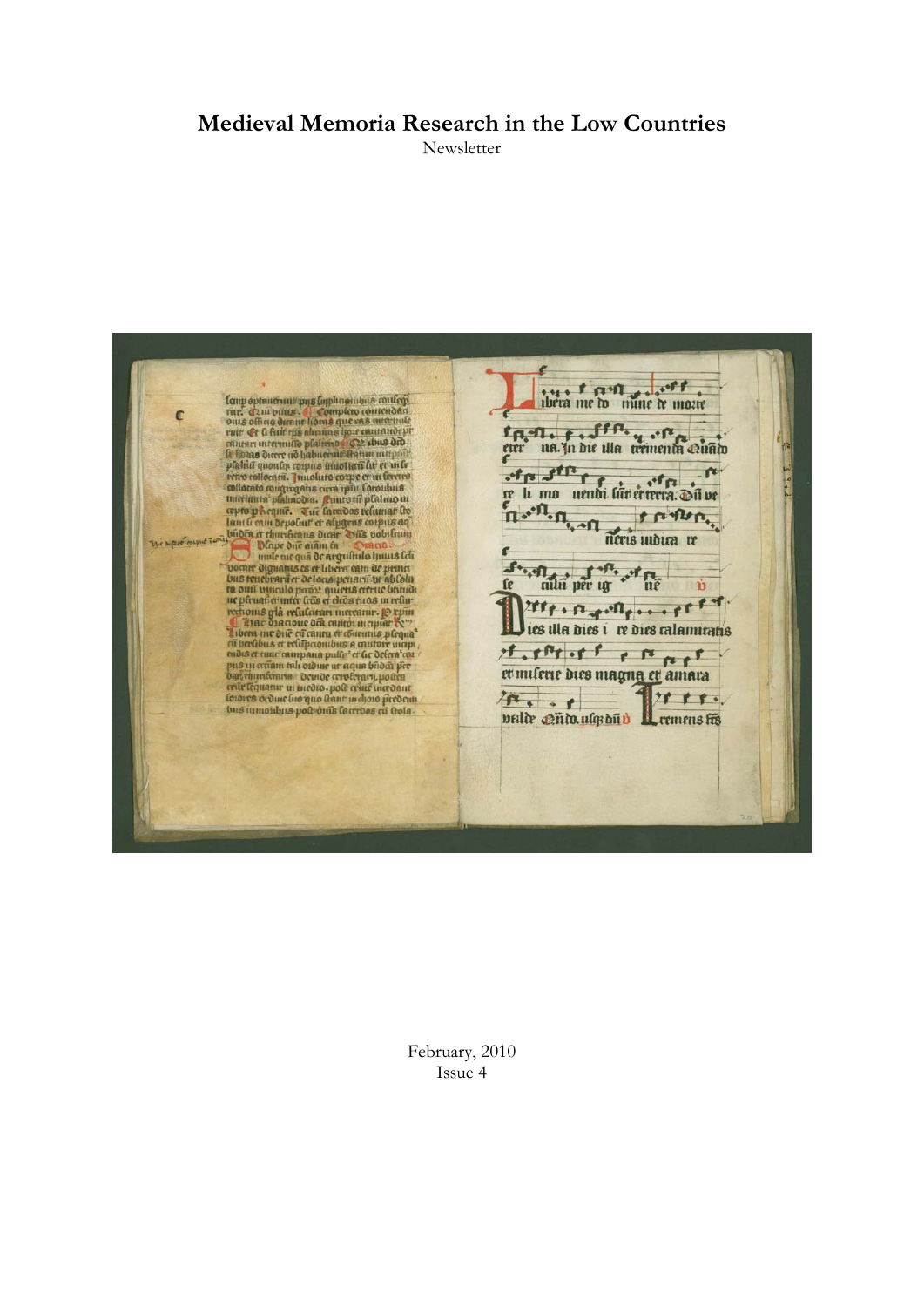# **Table of contents**

Editorial - by Truus van Bueren

Publications

- › Recent publications
- › Books (tables of contents)

Symposia and congresses

- › Workshop on *Memory, Re-writing, Adaptation* for Ph.D. students
- › Symposium on Problems and Challenges in medieval *Memoria* Research
- › Sixth Symposium on *Memoria* Research
- › The MeMO-project at IMC Leeds 2010
- › Call for papers: "Death, Commemoration and Memory: An Exploration of

Representation, Concept and Change"

#### Other news

- › Introduction to the Bibliography Medieval *Memoria* Research for the Low Countries – Viera Bonenkampová and Kim Ragetli
- › Launch MeMO website
- › The *Monumenta quaedam* by Buchelius published on the internet
- › Commemoration and convention by Sophie Oosterwijk
- › Medieval *memoria* at Kalamazoo! Christian Steer

We would like to thank the Regionaal Archief Leiden and Het Utrechts Archief for giving us permission to publish images of the manuscripts in their collections.

Frontpage: The responsory *Libera me, domine,* in the *Agenda mortuorum*, from the convent of Marïenpoel, near Leyden (parchment, end of the fifteenth century, added page on parchment (RAL Kloosterarchieven 887).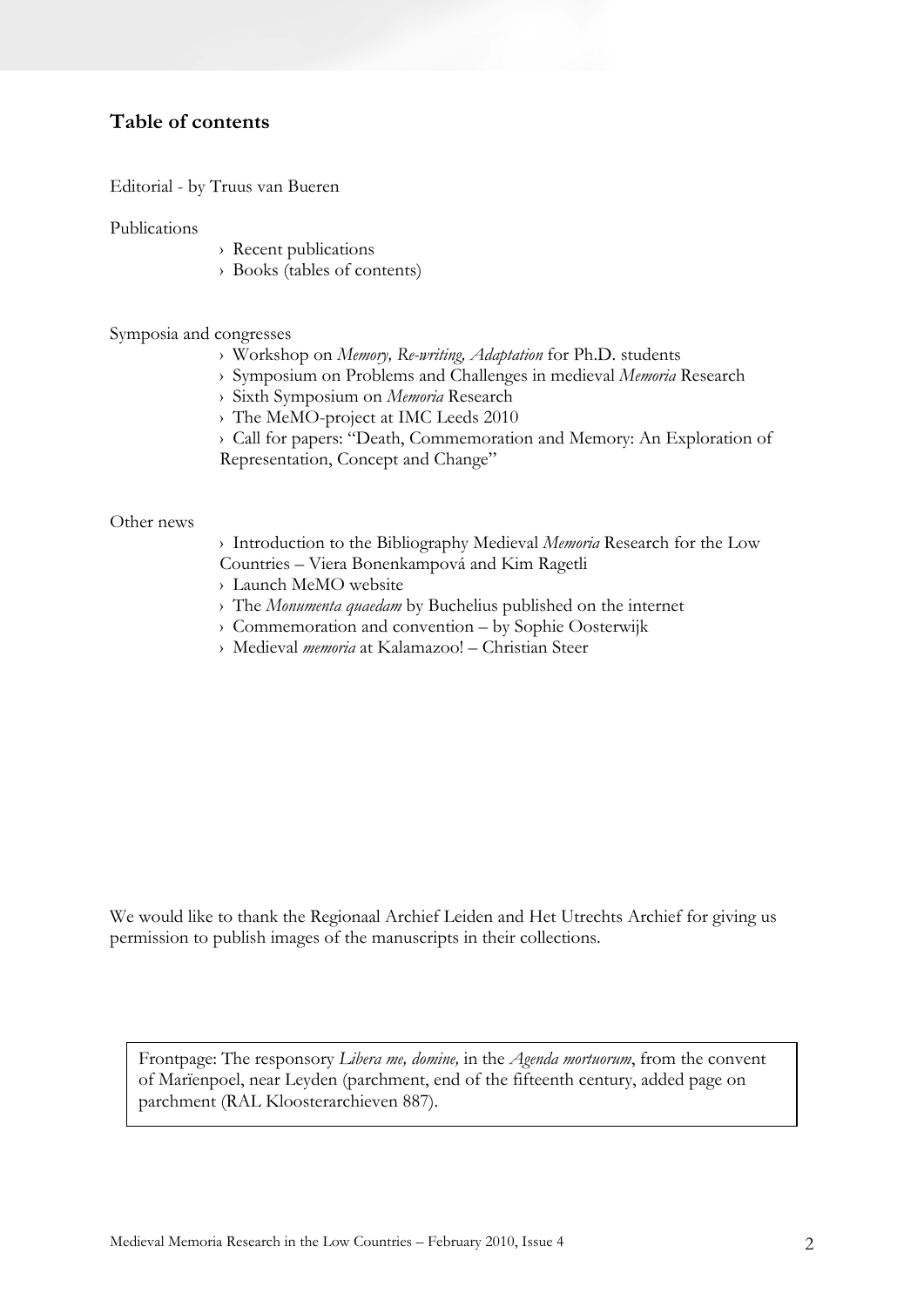Welcome to the fourth issue of the newsletter *Medieval Memoria Research in the Low Countries* (MMR). In this online newsletter you will find information on the work of scholars who research medieval *memoria* in the broad sense of the word. *Medieval Memoria Research in the Low Countries* contains three sections: 'publications', 'symposia and congresses', and 'other news'. In the section 'other news', you will find information about for instance new Ph.D. researchers, new projects or other new initiatives concerning medieval *memoria* research.

This newsletter is created to inform scholars and other interested people of current developments concerning the research of the commemoration of the dead, and of commemorative practices in the Low Countries. We do not wish to impose strict limitations upon the newsletter and its contents. For instance, Dutch and Belgian Ph.D. researchers, looking into *memoria* and related subjects outside of the Low Countries, can also present their work in this newsletter.

As was the case in previous issues of MMR, the current issue contains announcements for a wide variety of research projects, new publications and upcoming congresses. This issue also contains several announcements of international conferences and other events. The aim of these events is to enhance international contacts between European scholars of *memoria* and related subjects.

In this issue we also celebrate the launch of the brand new MeMO website: http://memo.hum.uu.nl/. While the MMR website will continue to host the MMR newsletter, this new website will be the hub for all of activities related to the MeMO-project. It contains links to other *memoria* related websites, and you can also find the project's agenda here. Be sure to bookmark the new website, as it will be your one-click-stop for all MeMO related news. In addition, it also features a PDF archive on various *memoria* related subjects. One of the newest additions is the *Memoria* bibliography compiled by Viera Bonenkampová and Kim Ragetli, which is also announced in this issue of MMR (see 'Other news').

The MMR newsletter has been set up as part of the Utrecht research project *The functions of art, ritual and text in medieval memoria*. Charlotte Dikken, who is a Ph.D. researcher (AIO) at Utrecht University, is the newsletter's editor-in-chief.

m fl'Det'fa John en mydifie n Wales from moren anga. Din Ob diamontant in of the Tas, of

Readers are invited to inform us of news about congresses, publications, projects and other related subjects, so that these subjects may be included in our future issues. Please consult the colophon for our contact information.

Truus van Bueren Project leader of *The functions of art, ritual and text in medieval memoria* 

Memorial register from the Nieuwlicht Charterhouse in Utrecht. This necrology is part of a miscellany containing more than twenty different texts that were all related to commemorative practices. Among them are chronicles, grave lists, gift lists and this necrology, from which this is the first page. (Het Utrechts Archief, Utrecht, Het kartuizerklooster Nieuwlicht, inv.nr. 4, p. 21).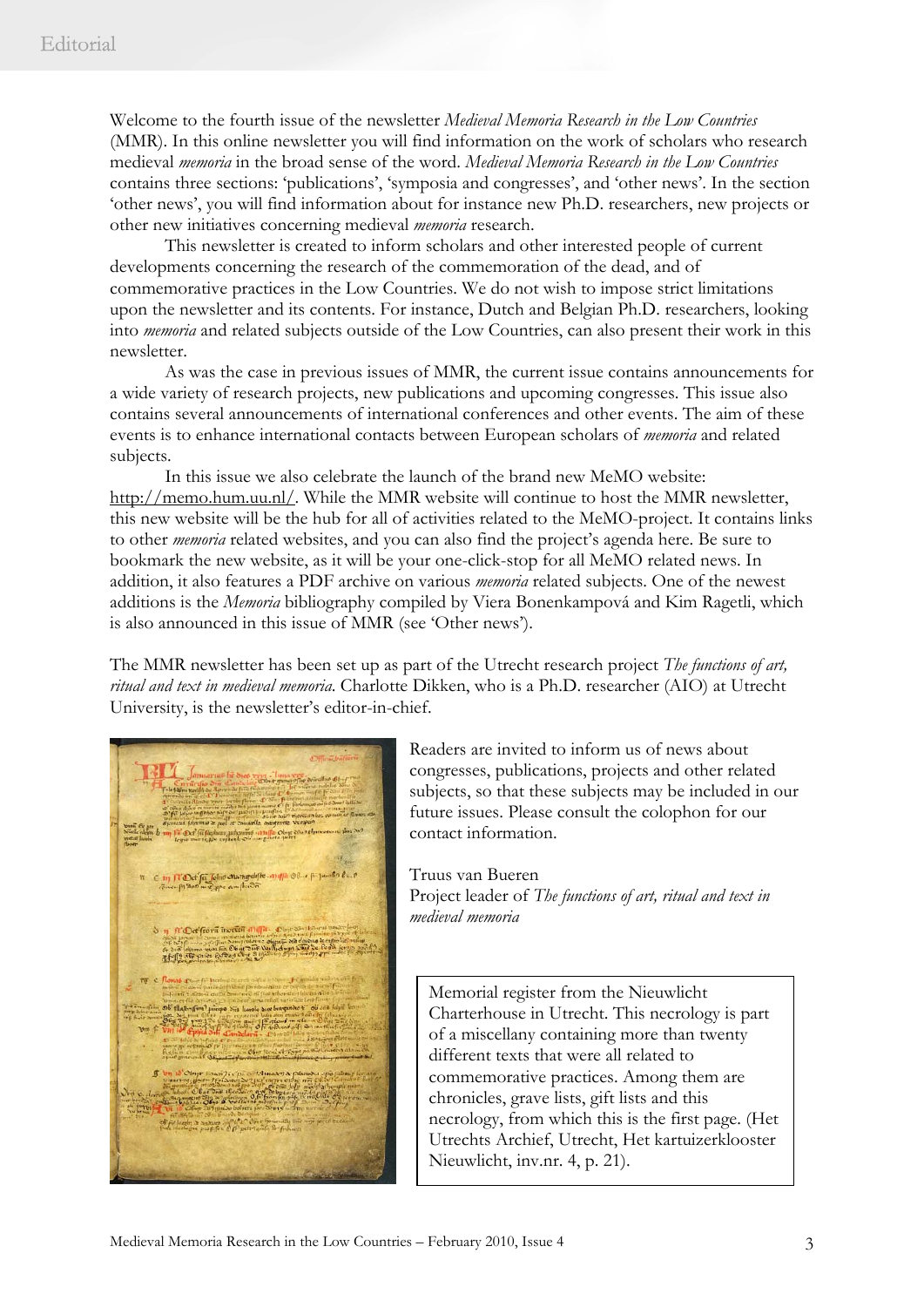# **Recent publications**

The following list of publications does not represent a complete bibliography about medieval *memoria* and related subjects, but is only intended to provide the reader with the most recent titles. This list is an addition to the original list published in the first newsletter. For the complete list of publications featured in MMR, please visit our website: http://mmr.let.uu.nl/pages/archivepublications.html. For the newly released *memoria* bibliography please visit: http://memo.hum.uu.nl/pdf/Bibliography-Memoria.pdf. This new bibliography renders the former one on MMR's main site obsolete. Therefore, MMR's publication list will eventually be removed from the site. MMR will continue to feature recent publications in each individual newsletter.

2009

- Bini Biemans-van der Wal, 'De Nicolaikerk te Utrecht, het geestelijk huis van betrokken parochianen', in: Henk Verhoef (red.), *Het oude orgel van de Nicolaikerk te Utrecht. Kroongetuige van de Nederlandse muziekgeschiedenis* (Zutphen, 2009), 154-185.
- Truus van Bueren, Fenna Visser, 'De website *Memoria in Beeld*. Een hulpmiddel bij het onderzoek van memorievoorstellingen', in: *Madoc* 23 (2009), 102-108.

2010

- Liesbeth M. Helmus, *Schilderen in opdracht. Noord-Nederlandse contracten voor altaarstukken 1485-1570* (Utrecht, 2010).

Review: Arnoud-Jan A. Bijsterveld, *Do ut des. Gift Giving,* Memoria*, and Conflict Management in the Medieval Low Countries*

- R. I. A. Nip, 'Bijsterveld, A.-J.A., *Do ut des. Gift Giving, Memoria and Conflict Management in the Medieval Low Countries*', web review of: *BMGN* 124 (2009), 1-2. http://www.knhg.nl/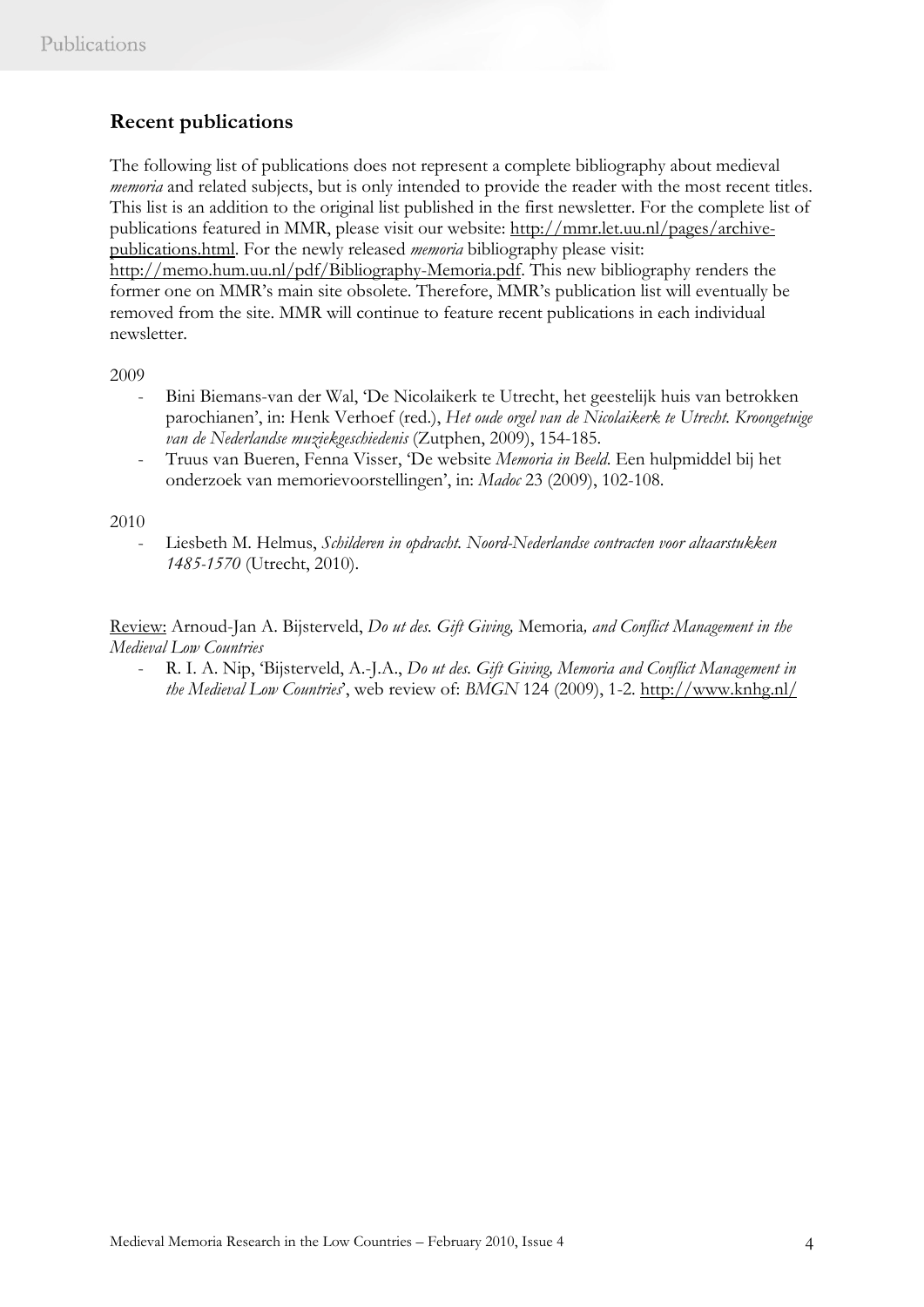# **Books (tables of contents)**

**Liesbeth M. Helmus,** *Schilderen in opdracht. Noord-Nederlandse contracten voor altaarstukken 1485- 1570* (Utrecht, Centraal Museum, 2010). ISBN 978-90-5983-021-9, for sale at www.centraalmuseum.nl (€ 49,95)

Although the relationship between patrons and painters has attracted the interest of many art historians over recent decades, *Painting on Commission* is the first study of surviving contracts in the Northern regions. In the fifteenth and sixteenth centuries, altarpieces were among the most prestigious commissions. Because of the large sums of money these assignments involved, it was of great importance that proper agreements were made, and that these were consolidated in written documents. The written contract is thus the most important source underlying the genesis of the painted altarpiece. The study addresses whether altarpieces can justifiably be seen as a distinct functional category, and how many altarpieces are likely to have been created. It examines what an artist's contract consisted of, and in which ways it was comparable with other contracts. The contracts for the painted altarpieces in the northern Netherlands are examined in depth. As the return of Jan van Scorel from Italy in 1524 is generally regarded as a turning point in



painting 'north of the rivers', Scorel and his pupil Maerten van Heemskerck are central to this study. It will be demonstrated that there is a significant change in the relationship of both artists with their patrons – a relationship that was characteristic of the new artistic era brought by the Renaissance.

For additional information, please consult the following website: http://dare.uva.nl/record/325910

Contents

Voorwoord

Inleiding

- Periode en geografische begrenzing
- Noord- en Zuid-Nederlandse contracten voor altaarstukken
- Gesneden altaarstukken uit de Noordelijke Nederlanden
- Schilderen in opdracht

## **DEEL I Noord- en Zuid-Nederlandse contracten voor altaarstukken**

Hoofdstuk 1 Het altaarstuk in de Nederlanden

- Categorie
- Terminologie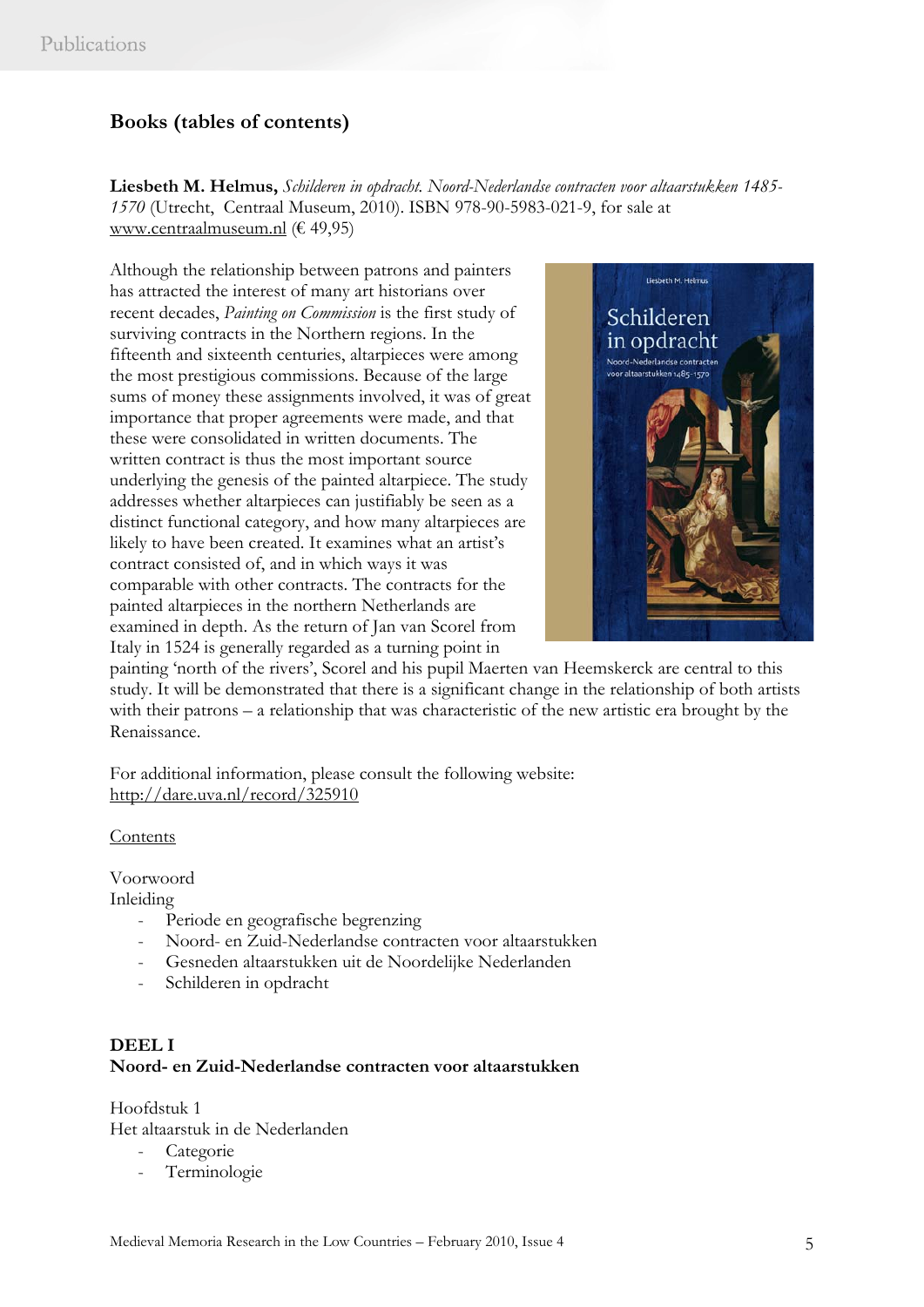- Ontstaan en functie
- Aantallen

### Hoofdstuk 2

Contracten met schilders en beeldsnijders

- Het kunstenaarscontract als juridisch document
- De contractspartijen
- Arbeidscontracten en koopcontracten
- Opdracht per opbod

### Hoofdstuk 3

Aannemingscontracten voor altaarstukken

- Rechten en plichten van de contractspartijen
- De inhoud van de opdracht
- Nakoming en sancties
- Beëindiging van het contract

# **DEEL II Noord-Nederlandse contracten met schilders voor altaarstukken**

#### Hoofdstuk 4

De overgang van de middeleeuwen naar de vroegmoderne tijd. De gebroeders Simonsz van Waterlant en Athonis Jansz van der Goude

- 1485/1487/1489/1490 de gebroeders Simonsz van Waterlant en Haarlem
- 1489 en 1497 Anthonis Jansz van der Goude en Veere 179

#### Hoofdstuk 5

De vroegmoderne tijd. Jan van Scorel en Maerten van Heemskerck

- 1537 Maerten van Heemskerck en Amsterdam
- 1538/1539/1541 Maerten van Heemskerck en Alkmaar
- 1546 Maerten van Heemskerck en Haarlem
- 1550 Jan van Scorel en Delft

#### Hoofdstuk 6

De vroegmoderne tijd. Jan Deys, Ernst Maler en Chrispijn van den Broeck

- 1557 en 1570, en 1559/1561 Jan Deys en Culemborg
- Elisabeth, gravin van Hoogstraten en Culemborg (1475-1555)
- Het altaarstuk voor het Sacramentsaltaar in de Sint-Barbarakerk te Culemborg
- Het altaarstuk voor de kapel van het weeshuis te Culemborg
- 1564 Ernst Maler en Nijmegen
- 1570 Chrispijn van den Broeck en Schoonhoven

Slotbeschouwing Samenvatting Summary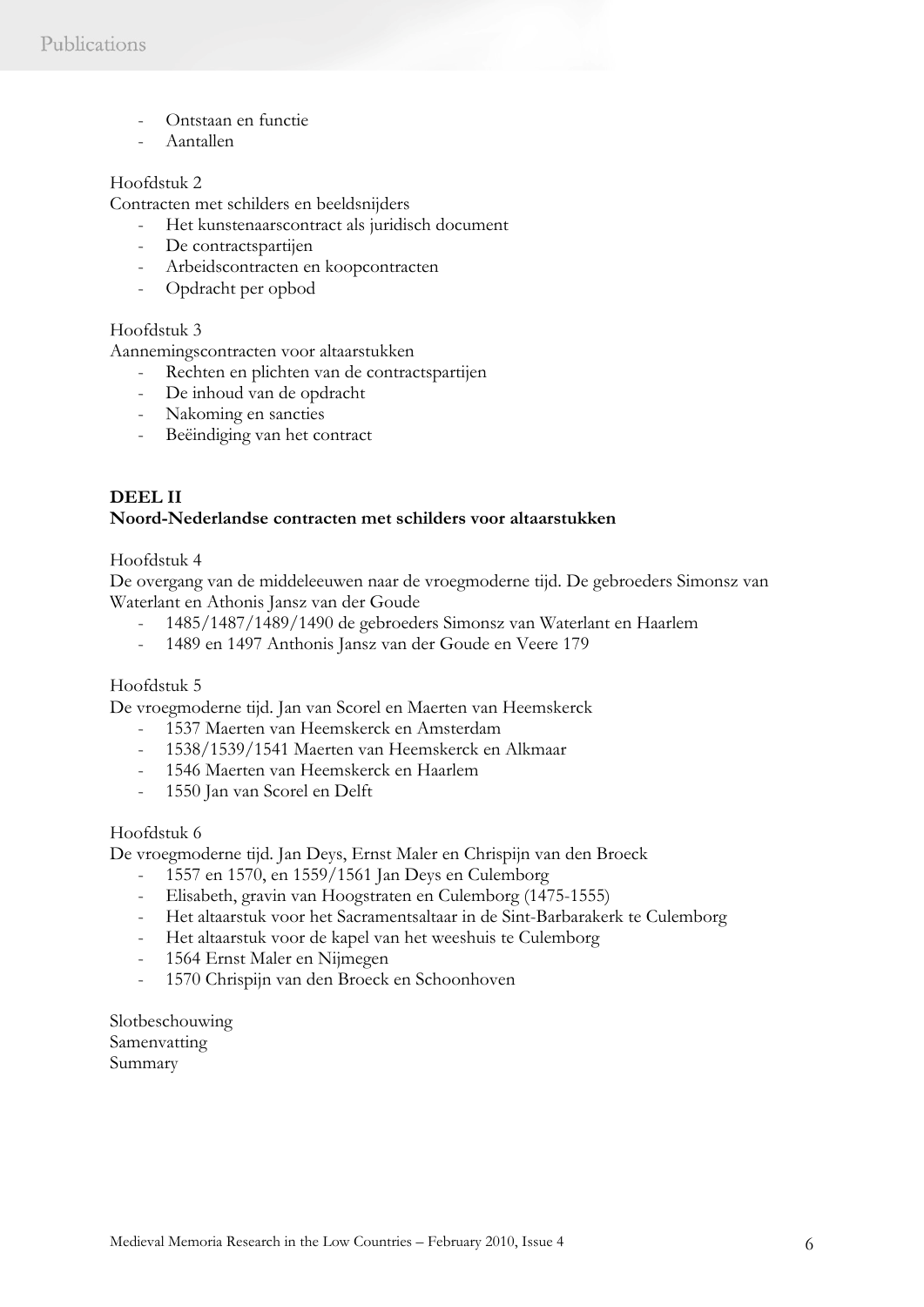### **BIJLAGEN**

Bijlage 1 Terminologie

Bijlage 2 Aantallen

Bijlage 3 Arbeidscontracten en koopcontracten

Bijlage 4 Aannemingscontracten

Bijlage 5 Boetes en prijzen

Bijlage 6 1485/1487/1489/1490 de gebroeders Simonsz van Waterlant en Haarlem

Bijlage 7 1489 en 1497 Anthonis Jansz van der Goude en Veere

Bijlage 8 1537 Maerten van Heemskerck en Amsterdam

Bijlage 9 1538/1539/1541 Maerten van Heemskerck en Alkmaar

Bijlage 10 1546 Maerten van Heemskerck en Haarlem

Bijlage 11 1550 Jan van Scorel en Delft

Bijlage 12 1557/1559/1561/1570 Jan Deys en Culemborg

Bijlage 13 1564 Ernst Maler en Nijmegen

Bijlage 14 1570 Chrispijn van den Broeck en Schoonhoven

Bibliografie Personenregister Plaatsnamenregister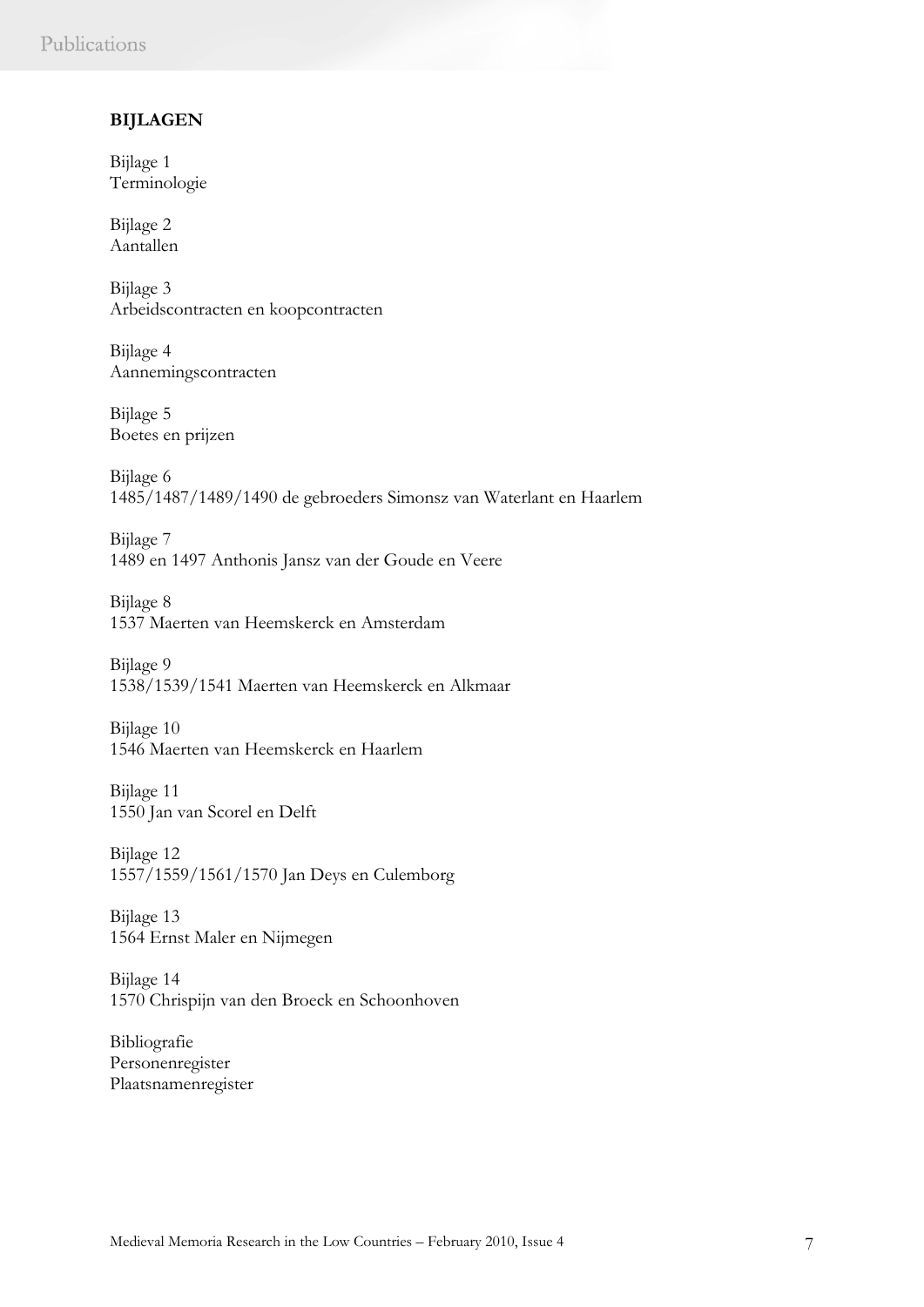# **Upcoming symposia and congresses**

| Date         | Thursday, 20 May 2010. Further information will be available in March on |
|--------------|--------------------------------------------------------------------------|
|              | the MeMO website http://memo.hum.uu.nl/.                                 |
| Location     | Utrecht                                                                  |
| Organisation | Jesseka Batteau (OSL); Truus van Bueren (Med.); Dennis Kersten (OSL),    |
|              | Liedeke Plate (OSL), and Els Rose (Med.)                                 |

**Workshop on Memory, Re-writing, Adaptation** for Ph.D. students

As a follow-up to the workshop *Does Memory have a History* of October 2008 the Netherlands Graduate School for Literary Studies (Onderzoekschool Literatuurwetenschap; OSL) and the Research School for Medieval Studies (Onderzoekschool Mediëvistiek; OZSMed) are organizing a workshop for Ph.D. students on *Memory, Re-writing, Adaptation.*

In the workshop we shall approach the concepts of memory, re-writing and adaptation from the perspective of (modern) literary studies and medieval studies.

Please note that this is a closed workshop for Ph.D. students. \_\_\_\_\_\_\_\_\_\_\_\_\_\_\_\_\_\_\_\_\_\_\_\_\_\_\_\_\_\_\_\_\_\_\_\_\_\_\_\_\_\_\_\_\_\_\_\_

#### **Symposium on Problems and Challenges in medieval Memoria Research**

| Date         | Wednesday, 26 May 2010           |
|--------------|----------------------------------|
| Location     | Utrecht                          |
| Organisation | Kim Ragetli and Truus van Bueren |

On Wednesday  $26<sup>th</sup>$  of May the MeMO-project will host a symposium in Utrecht dealing with recent developments in the *memoria* field of research. National and international experts in the field will be discussing themes and theses concerning methodological and content-related problems and challenges in *memoria* research. An article by the organizers will be used as a starting point for discussion. A limited number of places is still available for this symposium.

More information and the possibility of registering will be offered on the MeMO website (http://memo.hum.uu.nl) in March.

#### **Sixth Symposium on Memoria Research**

(organized by the University of Duisburg-Essen and Utrecht University)

\_\_\_\_\_\_\_\_\_\_\_\_\_\_\_\_\_\_\_\_\_\_\_\_\_\_\_\_\_\_\_\_\_\_\_\_\_\_\_\_\_\_\_\_\_\_\_\_

\_\_\_\_\_\_\_\_\_\_\_\_\_\_\_\_\_\_\_\_\_\_\_\_\_\_\_\_\_\_\_\_\_\_\_\_\_\_\_\_\_\_\_\_\_\_\_\_

The *Sixth Symposium on Memoria Research* will take place in September 2010. Further information shall be available in the next issue of MMR (May 2010).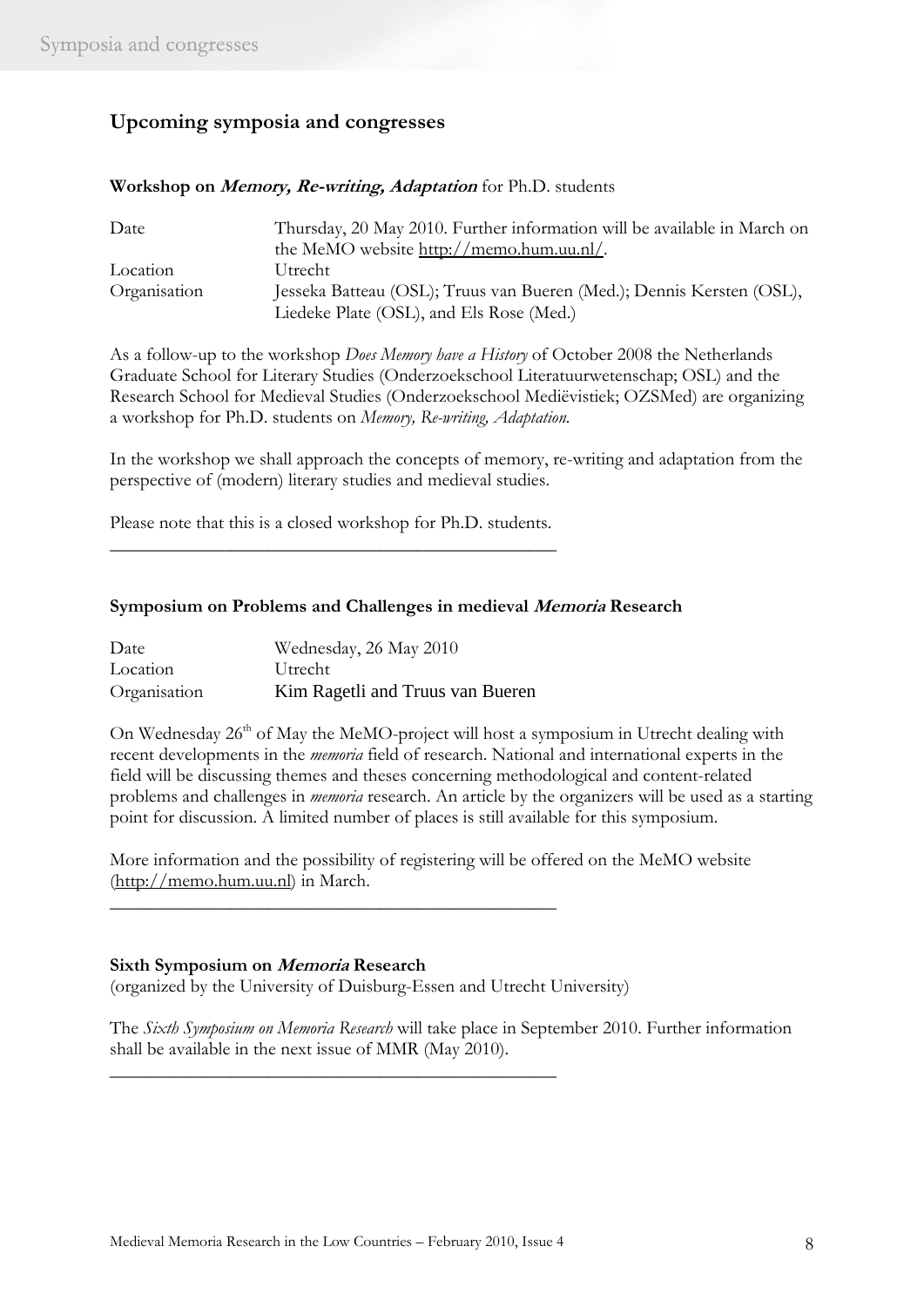# **The MeMO-project at IMC Leeds 2010**

During the International Medieval Congress in Leeds, 12-15 July 2010, the MeMO-project will host three consecutive sessions.

Session I. Medieval Commemoration: Narrative Sources and Memorial Registers What can different types of written sources tell us about medieval memorial culture? The first lecture by Koen Goudriaan addresses two types of sources, namely historiographical and necrological sources, in order to analyze how Geert Grote of Deventer, the 'founder' of the *Devotio Moderna*, was remembered. The second speaker, Annemarie Speetjens, discusses some issues concerning the use and function of pittance books. The development of the foundation of meals and bread distributions for the poor will be reconstructed, using the research of a 16thcentury provisor and his medieval sources. The memorial practices of an abbey in Thorn are the point of departure for the third paper, presented by Hartwig Kersken. This session will be chaired by Dick de Boer.

#### Session II. Medieval Commemoration: Funerary and Memorial Art

The first paper by Charlotte Dikken sheds light on six stained glass windows which together form a portrait series representing a male ancestral line going back six generations. Why were these windows created and what were the intended functions? In the second paper Laura Stefanescu will address the issues of gift-giving and *memoria* in medieval sources from the Principalities of Walachia and Moldavia in Romania. She will focus on the functions and meaning of the votive portraits of princes and their wives as founders of churches and monasteries. The final paper in this session, presented by Kim Ragetli, will deal with the visualizations of travels to the hereafter. This session is chaired by Truus van Bueren.

Session III. Medieval Commemoration: Medieval *Memoria* Online, New Research Tools In this session MeMO DS, an internationally approved description standard to enhance the exchangeability of both the research data and the research infrastructure, will be presented by Rolf de Weijert. MeMO DS offers a standard to describe sources that are essential for the study of medieval commemoration practices, namely 1) *memoria*-related narrative sources; 2) memorial registers, 3) sepulchral monuments and gravestones and 4) memorial pieces. Secondly, Truus van Bueren will introduce the Rich Internet Application (RIA) 'Prayer and Politics' to show how new media can assist in mapping out and understanding the complexity of the medieval commemoration of the dead. Finally, Anna Adamska will reflect in a final presentation on the papers presented in the three sessions. This final session is chaired by Arnoud-Jan Bijsterveld.

# **Call for papers: "Death, Commemoration and Memory: An Exploration of Representation, Concept and Change"**

Thursday 24th and Friday 25th June 2010

The Death, Commemoration and Memory (DCM) Research Group is based within the School of Arts, Culture and Environment at the University of Edinburgh. Founded in 2008, DCM provides a forum for postgraduates and staff whose research engages with any aspect of the Group's remit, attracting junior and senior scholars from a variety of academic disciplines. Building upon the Group's success, a two-day conference is planned in Edinburgh for June 2010 to provide a platform for further interdisciplinary discussion and to create new networks between researchers across the UK.

\_\_\_\_\_\_\_\_\_\_\_\_\_\_\_\_\_\_\_\_\_\_\_\_\_\_\_\_\_\_\_\_\_\_\_\_\_\_\_\_\_\_\_\_\_\_\_\_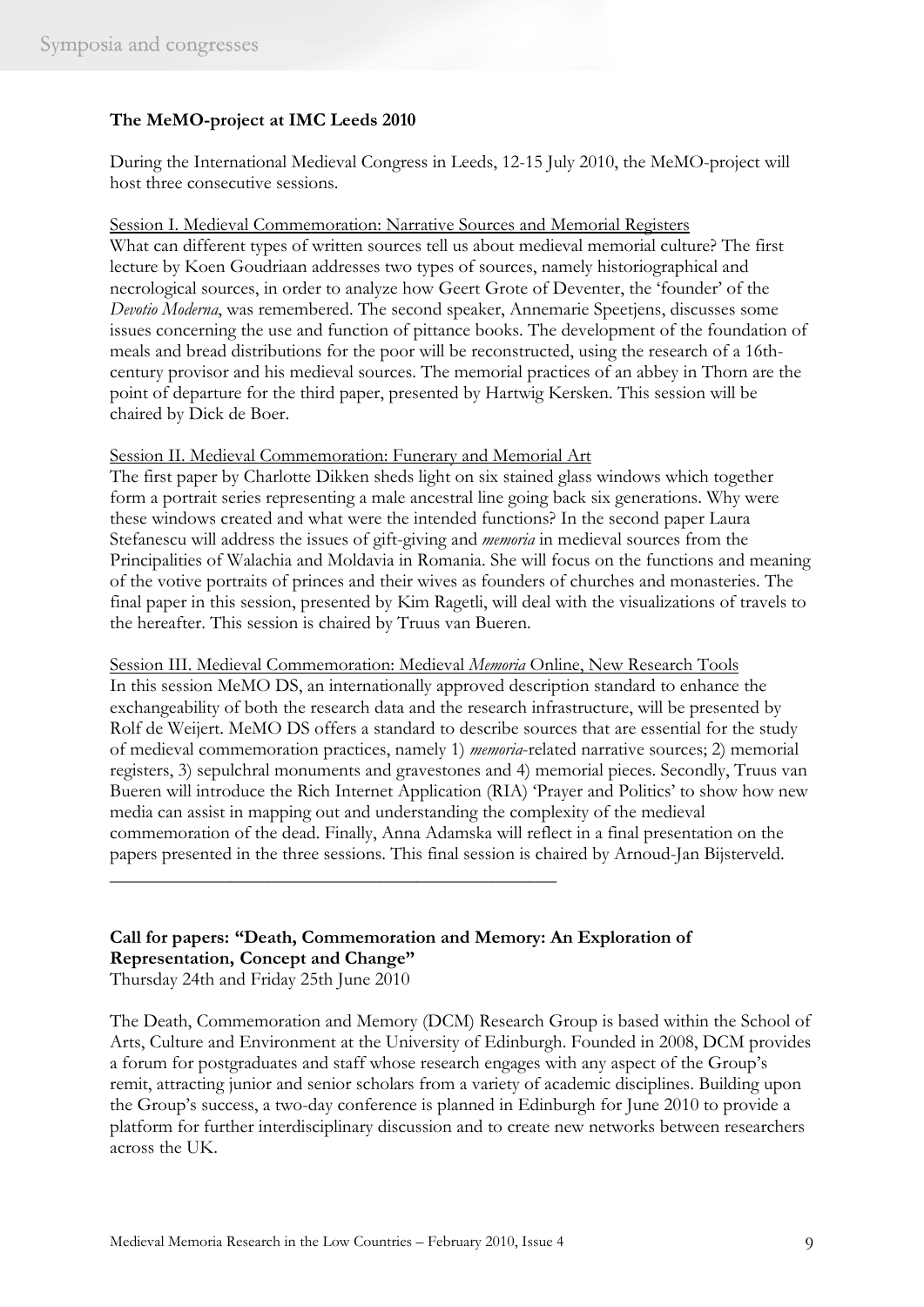Topics for discussion may include, but are not limited to:

- Acts of commemoration, mourning practices and rituals
- The social aspects of individual memory, collective memories and cultural attitudes towards memory
- The ethics and etiquette of death studies: the treatment of human remains in archaeology, pathology and museum practice
- Death in the visual arts: commemoration through architectural and artistic practices
- Poetic, literary and musical interpretations of death

\_\_\_\_\_\_\_\_\_\_\_\_\_\_\_\_\_\_\_\_\_\_\_\_\_\_\_\_\_\_\_\_\_\_\_\_\_\_\_\_\_\_\_\_\_\_\_\_

- The dichotomy between history and memory
- Psychological and sociological studies of bereavement

We welcome abstracts of 300 words on any aspect of the conference's themes, accompanied by a short academic resume of 200 words maximum. While the focus of the conference lies with the UK**, we are very keen to attract a broad range of international scholars and would also be more than happy to accept papers which concentrate on Memoria in the Low Countries.** Applications should be sent to dcm.ed@hotmail.co.uk with 'DCM CONFERENCE' as the email's subject.

Submission deadline: 12 March 2010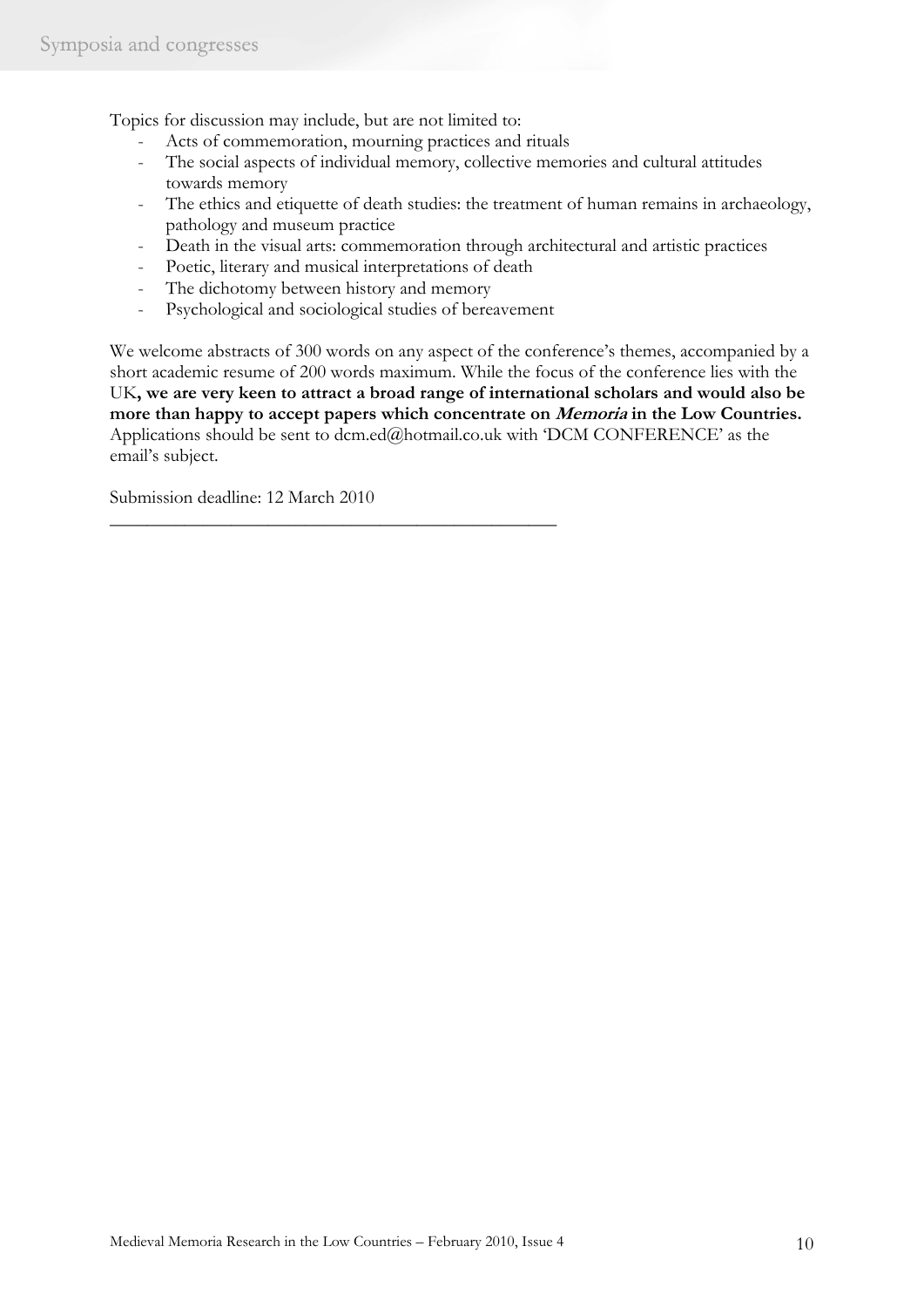# **Introduction to the Bibliography Medieval Memoria Research for the Low Countries**

- by Viera Bonenkampová and Kim Ragetli

Since the early 1990s the study of commemoration has become an important field of research in the Netherlands and Belgium. With increasing regularity, researchers and scholars are publishing articles and books, staging exhibitions, and organizing conferences and symposia dealing with the concept of medieval commemoration. As a result the number of publications on medieval *memoria* has become so voluminous, that a specialized bibliography is needed.

This month the first edition of the 'Bibliography Medieval *Memoria* Research for the Low Countries' was published on the internet. This bibliography includes publications from Dutch and Belgian authors on research concerning *memoria* in the Low Countries. In doing so, this bibliography aims to give greater publicity to the activities of *memoria*-researchers in the Low Countries. Apart from articles and monographs this bibliography also contains a separate list of editions of registers of memorial services (necrologia) and of registers of gifts and foundations, arranged alphabetically by city or town.

The 'Bibliography Medieval *Memoria* Research for the Low Countries' is compiled to aid the researcher in studying various aspects of medieval commemoration. Therefore the bibliography incorporates a range of subjects related to memorial culture. There are studies concerning the remembrance of the dead, as well as literature that focuses on deathbed and funeral practices, on gift giving and poor relief in relation to the commemoration of the dead, on funerary art and stained glass windows, on *ars moriendi*, wills, and other related subjects. Apart from case studies, more general literature regarding medieval commemoration has also been added.

 In the database *Memoria in Beeld* (http://www.let.uu.nl/memorie) over 500 memorials (*Memorialbilder*), all from the area of the present-day Netherlands, are described in detail. The relevant literature per memorial can be consulted on the website of the database and is therefore not included in the present bibliography.

 The bibliography will be regularly updated. We aim for completeness, and would therefore welcome any suggestions and additions from our users. You may send your contributions to K.Ragetli@uu.nl. The newest updates of the bibliography can be consulted on the MeMO website (http://memo.hum.uu.nl/).

Latest update: January 2010

# **Launch MeMO website**

The MeMO project now has its own project website (http://memo.hum.uu.nl/). While MMR offers information on *memoria* research in general for the Netherlands and Belgium, the new website *Medieval Memoria Online* presents specific information on the MeMO project. It was launched on the internet in December 2009 and it will be updated at irregular intervals.

Contents of the website:

- The article on the MeMO project which appeared in the special issue of MMR (May 2009): *Medieval Memoria Online (MeMO): New research possibilities*.
- An agenda.
- Links to websites related to the MeMO project.

\_\_\_\_\_\_\_\_\_\_\_\_\_\_\_\_\_\_\_\_\_\_\_\_\_\_\_\_\_\_\_\_\_\_\_\_\_\_\_\_\_\_\_\_\_\_\_\_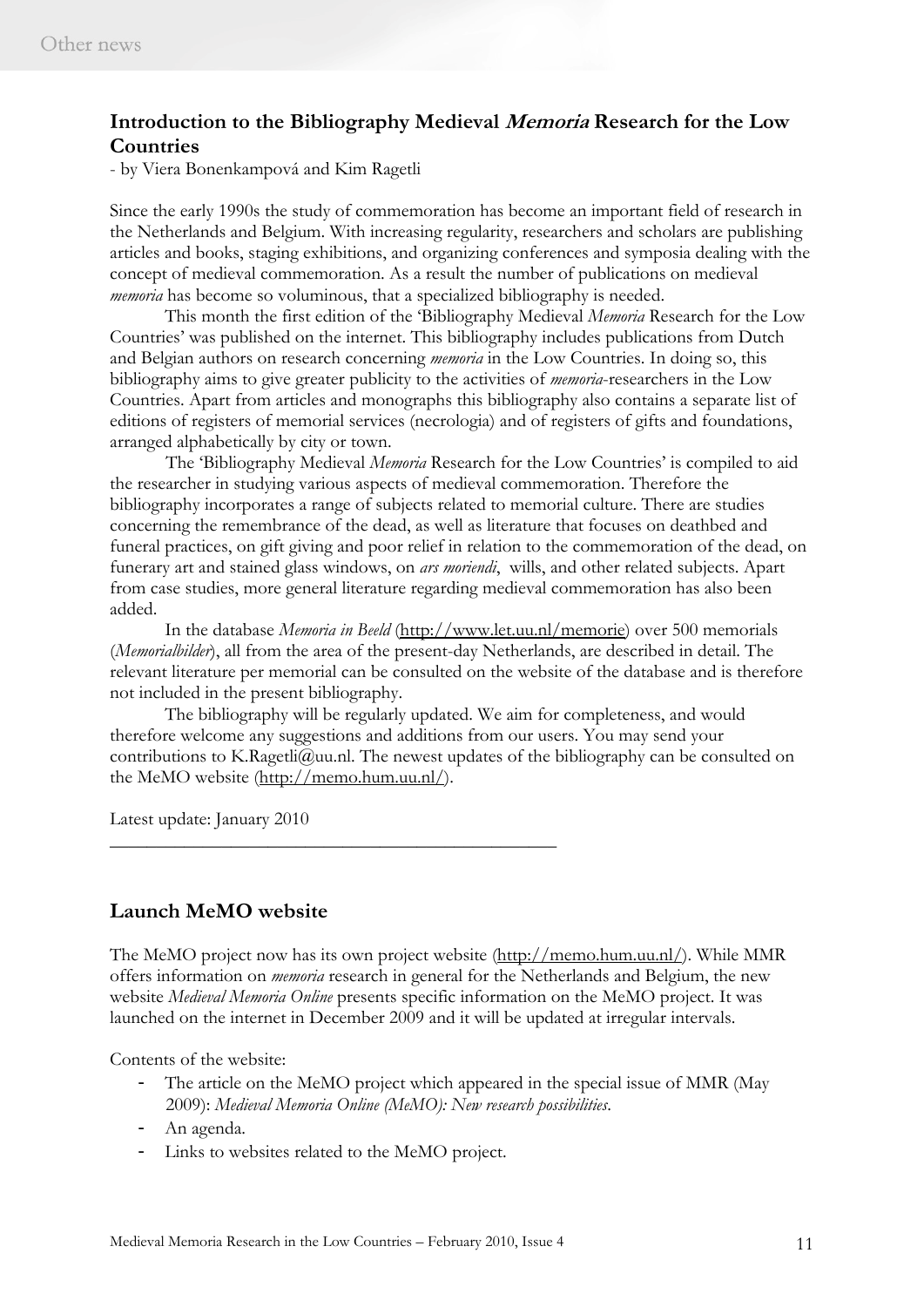- A bibliography with publications of Dutch and Belgian researchers on *memoria*, commemorations practices, death and burial, etc. This bibliography will be updated regularly.

Scholars on the mailing list of MMR will be kept posted on the updates of the website.



Home page of the new MeMO website

# **The Monumenta quaedam by Buchelius published on the internet**

\_\_\_\_\_\_\_\_\_\_\_\_\_\_\_\_\_\_\_\_\_\_\_\_\_\_\_\_\_\_\_\_\_\_\_\_\_\_\_\_\_\_\_\_\_\_\_\_

\_\_\_\_\_\_\_\_\_\_\_\_\_\_\_\_\_\_\_\_\_\_\_\_\_\_\_\_\_\_\_\_\_\_\_\_\_\_\_\_\_\_\_\_\_\_\_\_

*Het Utrechts Archief* has published a new digital edition of one of Aernout van Buchel's (Buchelius) famous manuscripts, namely the *Monumenta quaedam* which can be consulted on their beautiful website (http://www.hetutrechtsarchief.nl/collectie/handschriften/buchelius).

This is the third manuscript by Buchelius, to be published by *Het Utrechts Archief*. The *Monumenta passim* and the *Inscriptiones* were published in 2002 and 2007 respectively. All three manuscripts may prove useful to *memoria* researchers.

#### **Commemoration and convention**

– by Sophie Oosterwijk

There are many ways of studying medieval commemoration besides the historical, art-historical and genealogical approach. Religion obviously played an important role: medieval monuments did not just display status and lineage, but were intended to prompt the beholder to pray for the deceased.

 While epitaphs conveyed information about the deceased to the reader, there was also the visual language. Yet artistic conventions can pose problems for modern viewers. Childhood studies are still hampered by a lack of understanding about child memorials, which according to the French historian Philippe Ariès did not exist in the Middle Ages because 'it was thought that the little thing which had disappeared so soon in life was not worthy of remembrance'. While this claim was plainly false, the presentation of children on medieval monuments can indeed be confusingly inconsistent. For example, some effigies for deceased infants actually resemble young adolescents, but these apparently clashing Ages of Man may instead reflect medieval theological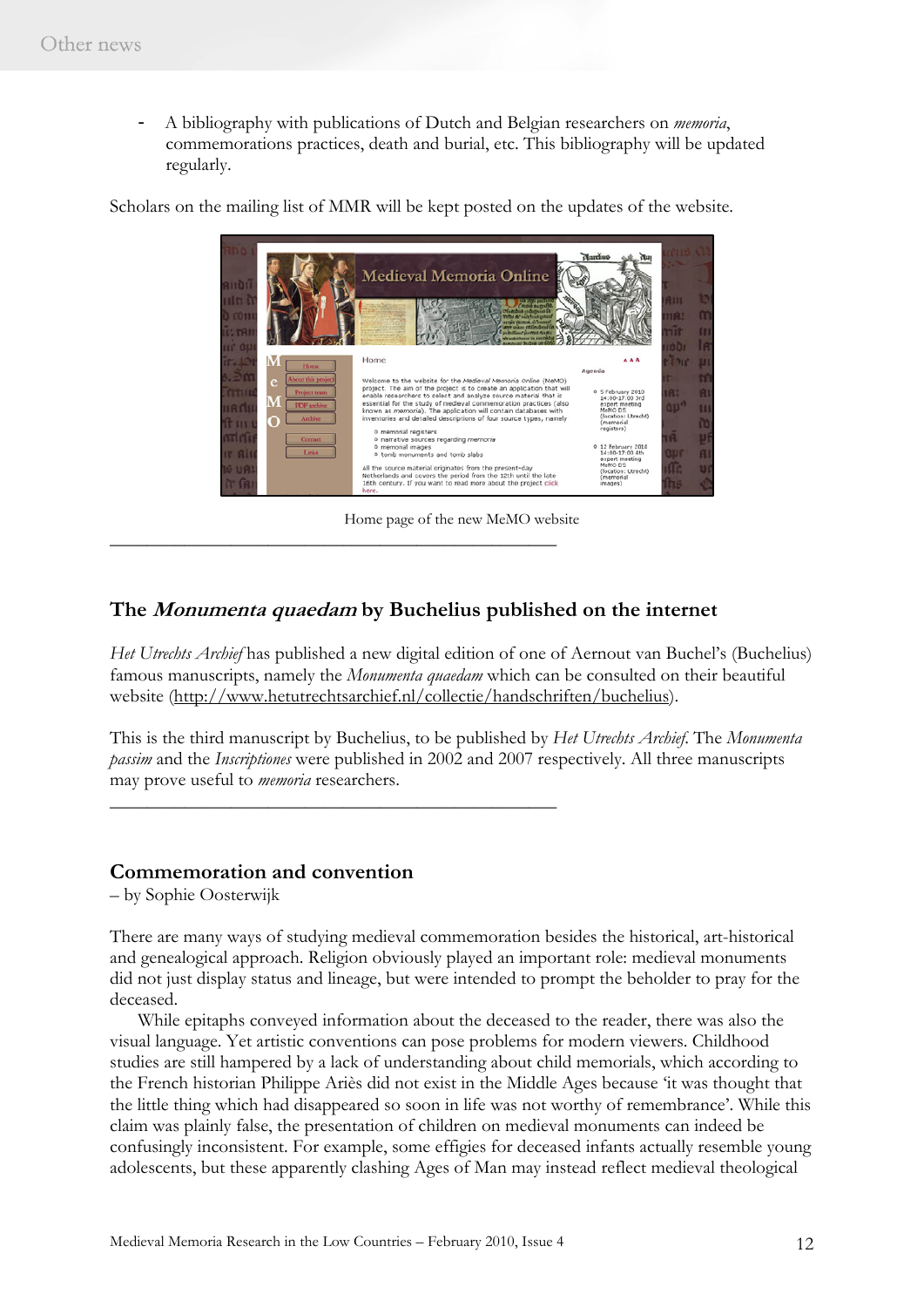thinking about the perfect age in heaven. Likewise, the 'childlike' size and appearance of miniature effigies have frequently led to their misinterpretation as child memorials, a famous case being that of the so-called 'Stanley boy' in Elford (Staffordshire), which is probably a postmedieval forgery of a medieval heart memorial (see the Monument of the Month for February 2010 on http://www.churchmonumentssociety.org/Monument\_of\_the\_Month.html).

 Conventions and modern misunderstanding can likewise obscure aspects of commemoration in other contexts. The *danse macabre* is traditionally regarded as a typical example of medieval morality and estates satire, with authors and artists using the conventional encounter with death to satirise emperor and pope, doctor and pauper, and other social stereotypes. However, the king in Hans Holbein's woodcut series (published in 1538) closely resembles Jean Clouet's portrait of Francis I, while in the Dresden *Totentanz* relief (1534-37) the emperor probably portrays Charles V, the king Ferdinand I, and the duke George the Bearded of Saxony followed by his then sole surviving son Johann, both wearing the Order of the Golden Fleece. The origins of such *danse macabre* cryptoportraits may lie in the text and imagery of the two dying and dead kings in the famous (but lost) 1424-25 mural in Paris, which was created after the deaths in 1422 of Henry V of England and Charles VI of France. The words and image of the *roy mort* are moreover reminiscent of the type of 'speaking' *transi* effigy that was spreading across northern Europe at this time. Historical circumstances may thus have lent a hitherto ignored commemorative character to a conventional didactic theme and thereby inspired the rapid dissemination of the *danse*.

 A groundbreaking article on medieval child monuments will be published in the *Journal of the History of Childhood and Youth*, while the discovery of portraiture and commemoration in the *danse macabre* is discussed in 'Of Dead Kings, Dukes and Constables: the Historical Context of the *Danse Macabre* in Late Medieval Paris', *Journal of the British Archaeological Association*, 161 (2008), pp. 131-62, and in a forthcoming paper in the 2008 Harlaxton Symposium Proceedings *Memory and Commemoration in Medieval England* edited by Caroline Barron and Clive Burgess. A monograph on the commemorative aspects of the medieval *danse macabre* is in preparation. Sophie Oosterwijk will also be presenting her research into the iconography of child monuments at Kalamazoo in session 375 on 14 May 2010 (see next announcement).

Dr Sophie Oosterwijk FSA teaches art history at the University of St Andrews and is Editor of the peer-reviewed journal *Church Monuments*. Contact: so21@st-andrews.ac.uk Website: http://www-ah.st-andrews.ac.uk/staff/sophie.html

#### **Medieval memoria at Kalamazoo!**

– by Christian Steer

At this year's International Congress on Medieval Studies, there are two sessions focussed on the study of 'Tomb Monument Commemoration in Medieval Europe'. Organised by Dr David Griffith from the University of Birmingham, with the joint support of the Monumental Brass Society and Church Monuments Society, six speakers will present papers on their current research into medieval monuments and memory. The sessions not only include current research on British studies, but also on matters of commemoration throughout Europe in the Middle Ages. Research into both memory and commemoration has grown considerably in recent years, with new ideas being discussed by the membership of MeMO and also within both the MBS and CMS. The intention of these sessions is to share new ideas and research with a much wider audience and to promote research into medieval *memoria*.

\_\_\_\_\_\_\_\_\_\_\_\_\_\_\_\_\_\_\_\_\_\_\_\_\_\_\_\_\_\_\_\_\_\_\_\_\_\_\_\_\_\_\_\_\_\_\_\_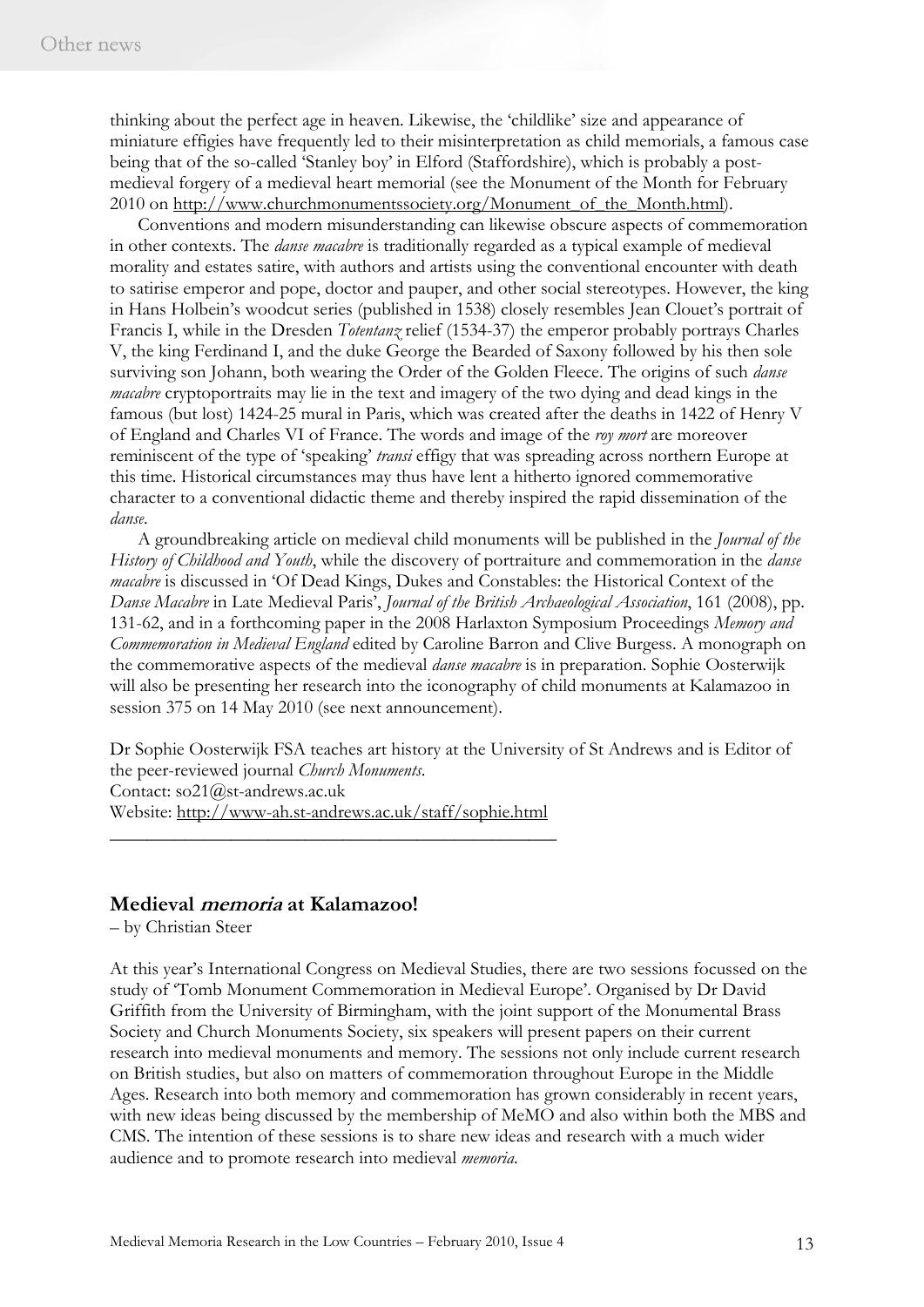The programme of speakers is as follows:

#### **Friday 14 May 1.30-3.00 (Session 312)**:

Tomb Monument Commemoration in Medieval Europe I: Monumental Brasses and Incised Slabs

Sponsor: Monumental Brass Society Organizer: David Griffith, University of Birmingham Presider: David Griffith

*The Import of Choice: Flemish Incised Slabs in Fourteenth-Century Britain* Paul D. Cockerham (Independent Scholar)

*The Brass of Sir John de Creke (d. 1328x1332) and His Wife Alyne at Westley Waterless, Cambridgeshire: Its Audience and Context*  Robert Kinsey (University of York)

*The Canons of Saint Paul's Cathedral, London, and Their Brasses* Christian Steer, (Royal Holloway, University of London)

This session seeks to take the study of incised slabs and monumental brasses into a much broader context. Who were commemorated and why? What can be said on patterns of design and composition? What did the *memoria* contain both in terms of iconography and personal representation and biography?

The first paper in this session will discuss the use of incised slabs in the fourteenth century, which was a popular form of commemoration. Evidence remains on the popularity of the slabs, in particular in the east of England where slabs were readily available through import from the Low Countries. The analysis of fourteenth century *memoria* will lead on to the next paper and the remarkable brass to Sir John de Creke. Although widely studied, the context of this brass will be reviewed in terms of the intended audience, and of what it can reveal of Sir John's commemorative expectations. In contrast to this village study, the extent of urban brasses and tombs will be discussed with a case study on the memorials formerly found in St Paul's Cathedral in London. This paper will also discuss the use of written records which evidences the extent of clerical *memoria*.

#### **Friday 14 May 3.30-5.00 (Session 375)**:

Tomb Monument Commemoration in Medieval Europe II: Church Monuments

Sponsor: Church Monuments Society Organizer: David Griffith, University of Birmingham Presider: Paul D. Cockerham